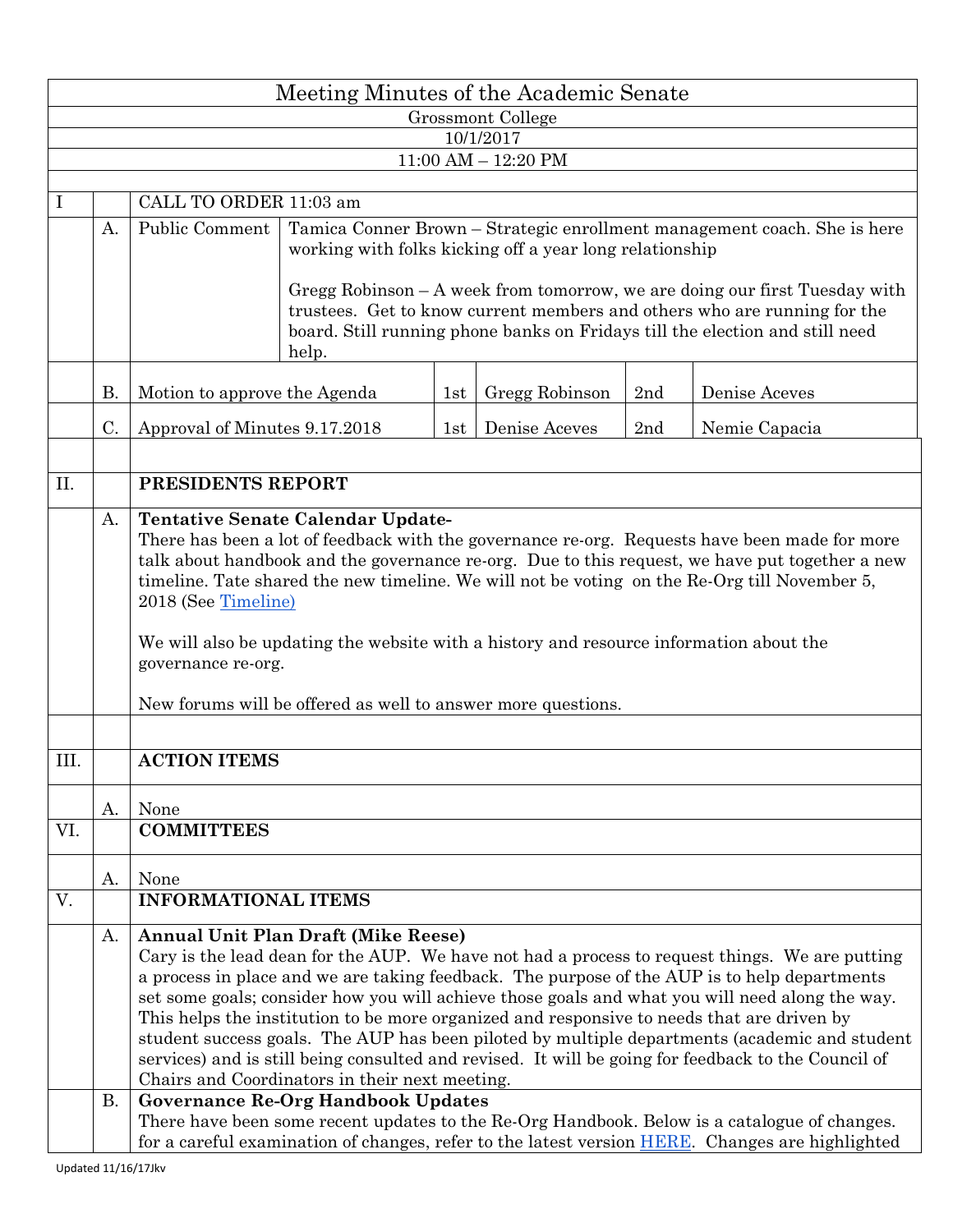in yellow.

- **Page 7 –** Participation- decided need to add effective to active
- **Page 7** Revised working on rescheduling
- **Page 9** Rules Tools and Roles changed to make sure wording included that everyone's voice and the manners during those meetings to ensure good conversation. Also to make sure how long people speak and use of time
- **Page 9 – Rules Tools and Roles** -changed to say if the discussion is outside the prevue that members will bring to attention that this would not be the correct place for discussion.
- **Page 9 – Rules Tools and Roles-** Once consensus is reached, group will support groups recommendation. We added recommending we took a little more time to come consensus and record in the meeting.
- **Page 10 Meeting Management Tools** Reserve time at the end of meetings to collectively summarize and clarify what is taken back to constituents .
- **Page 11- Consensus Forming and Decision Making Equity** For clarity on the rotation on co-chairs annually..
- **Page 12- Role of the Constituency Member** Clarity that while you do not have to have a group opinion, you must offer informed information from your constituents.
- **Page 17 – Supervisor/Administrators** Clarify that reps from administrators will not rotate.
- **Page 19 – Glossary Equity Def** Added gender identity and sexual orientation
- **Page 23 – Membership** College council concern raised about the AFT should have representation. We do have representation College Planning/College Council. There is a desire to keep balance, not all unions will be represented. But going forward all unions will be represented. Except Confidential employees.
- **Page 24- Budget Committee** This will be the committee who will discuss discretional needs and give recommendations to college council.
- **Page 32 Planning and Institutional Effectiveness Committee** clarity this not a change but a tightening of the language. The only substantial shift is reviewing data and the clarification of the language of that work. Concern of the word effectiveness and how it is assessed. Need to look at the language. "supporting collegewide self-supporting efforts and continuous effort."
- **Page 34 - Professional Development** removed planning the flex week activities. Coordinate professional development programming for classified, faculty and admin to ensure efficiency and effectiveness. Collegewide alignment efforts.
- **Page 36 - Staffing Committee Purpose** Goal is to create long-term staffing plan. They will not be ordering the priorities list, that will be the prioritization committee. Based on available information of the FON. Concern The district number will cloud our use of that value.
- **Page 36-37 - Concern** about the balance of this committee as there are several more admin positions. There were some representatives were needed to move to advisory Senior Dean of college planning and Dean of student success and equity. More balanced representation
- **Page 38 - Faculty Staffing Prioritization Committee** Faculty staffing request and goes to FSPC for prioritization. Added some responsibility's to this committee. This rubric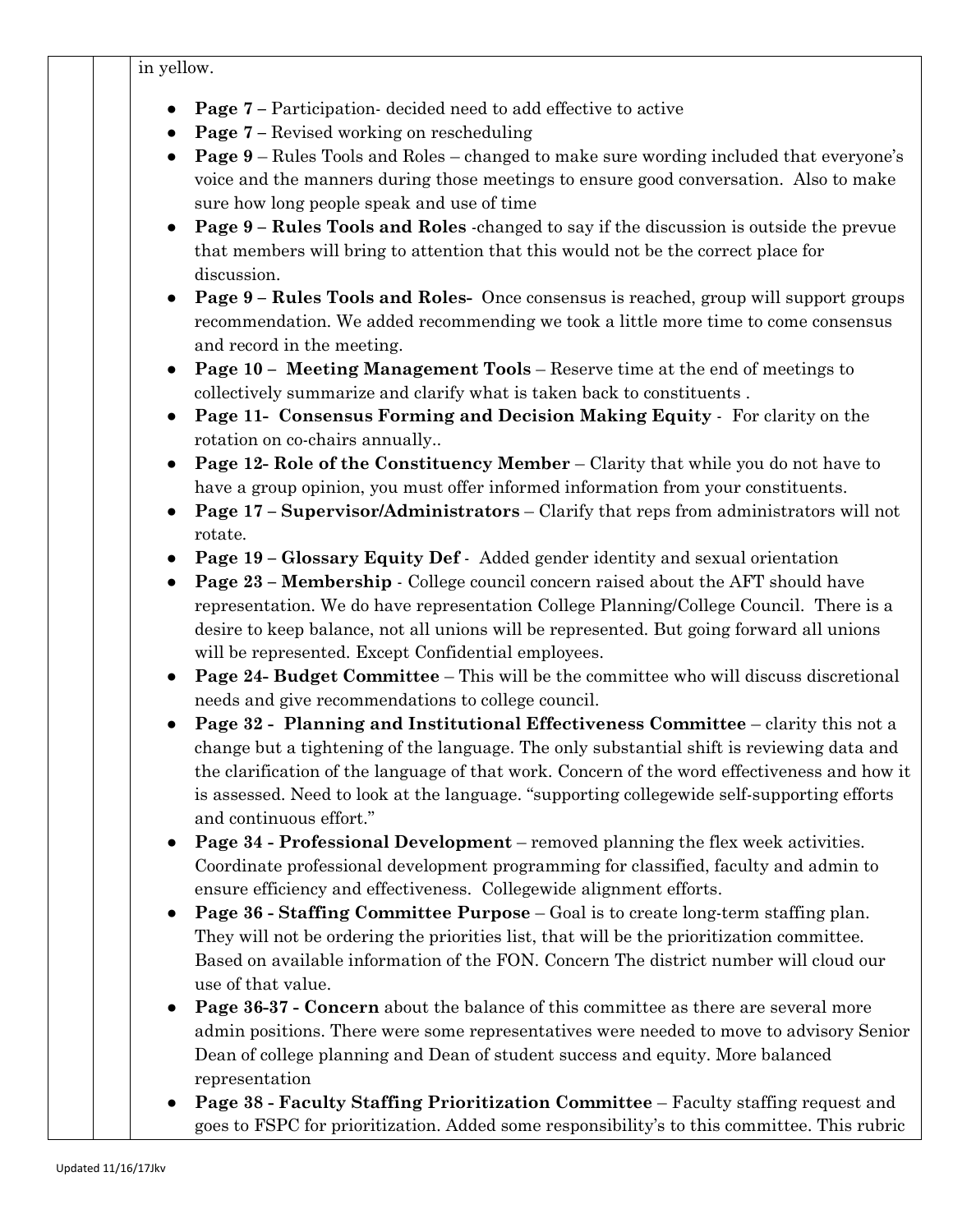|                   |                 | will be evaluated and revisions to the process in collaboration with two staffing                      |                  |  |  |  |  |  |  |  |
|-------------------|-----------------|--------------------------------------------------------------------------------------------------------|------------------|--|--|--|--|--|--|--|
|                   |                 | committees.                                                                                            |                  |  |  |  |  |  |  |  |
|                   |                 | <b>Page 38 - Membership of Faculty staffing committee - 10 members and 6 are faculty.</b><br>$\bullet$ |                  |  |  |  |  |  |  |  |
|                   |                 |                                                                                                        |                  |  |  |  |  |  |  |  |
|                   |                 | This newest draft (v15) will be on the senate website. All changes from the previous version are       |                  |  |  |  |  |  |  |  |
|                   |                 | highlighted in yellow.                                                                                 |                  |  |  |  |  |  |  |  |
|                   | $\mathcal{C}$ . |                                                                                                        |                  |  |  |  |  |  |  |  |
|                   |                 |                                                                                                        |                  |  |  |  |  |  |  |  |
| Meeting Adjourned |                 |                                                                                                        | $12:21$ pm       |  |  |  |  |  |  |  |
| Next Meeting      |                 |                                                                                                        | October 15, 2018 |  |  |  |  |  |  |  |